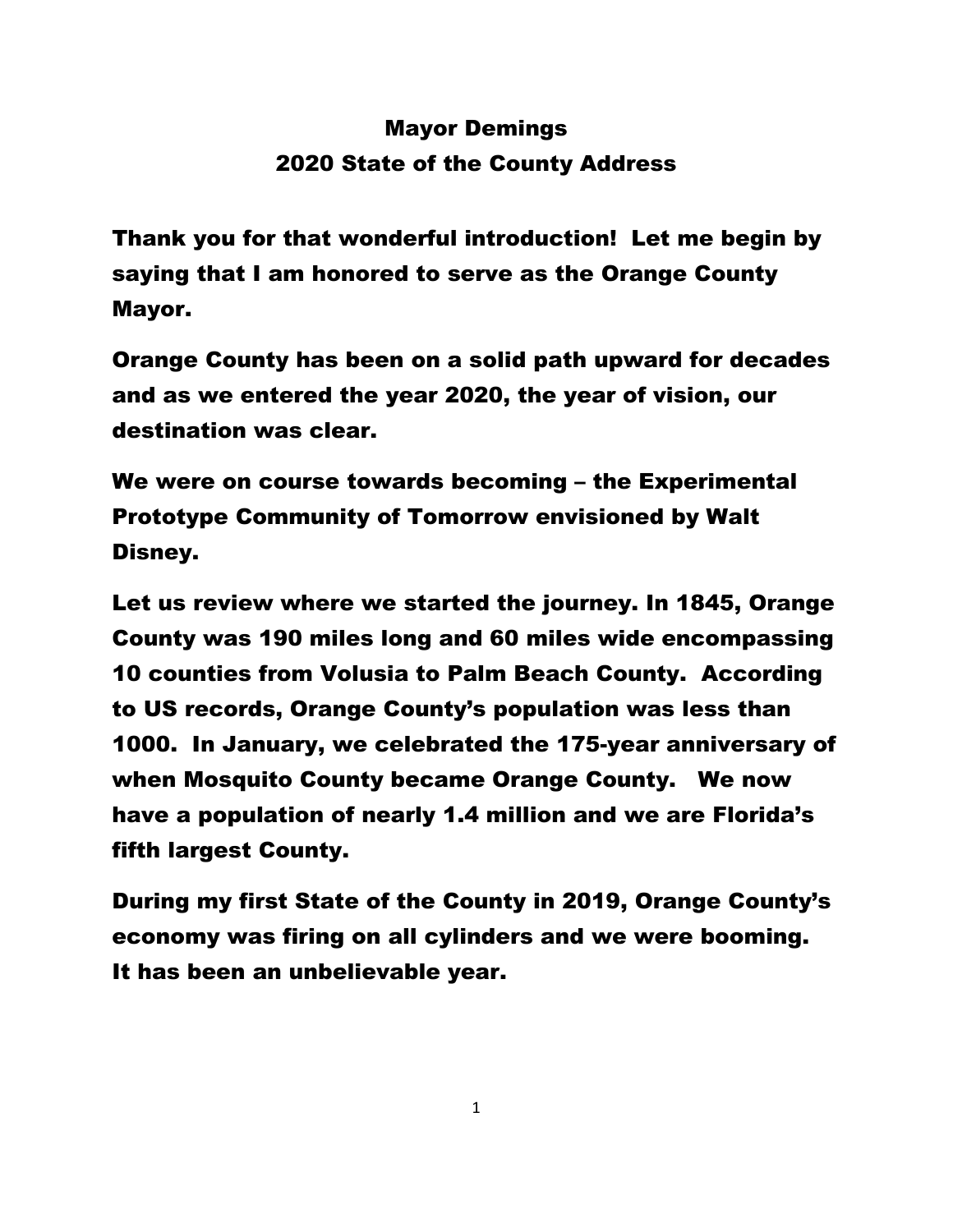Our county and the region was lifting off. We had a recordsetting 75 million visitors coming to Orange County with a \$70B economic impact.

This made Orange County the most visited destination in North America. With the growth in tourism and convention business, we moved forward with a \$605 million dollar expansion project at the Convention Center.

As the county continues to grow, the Building Division has permitted \$781 million in new residential construction and \$390 million in new commercial construction totaling \$1.2 billion.

To aid in this growth, we reduced our turnaround times for residential construction permits to an average of five days and commercial permits to an average of 10 days.

We launched the "Customer First Development Series" to identify gaps in service and opportunities for improvement.

As we proactively address growth and housing challenges, I empaneled a 38-member Housing for All Task Force that delivered a 10-Year Action Plan creating the first Housing Trust Fund. The Board of County Commission allocated \$10M a year for the next 10 years.

This will allow the county to create and preserve more than 30,000 affordable and attainable housing units by 2030.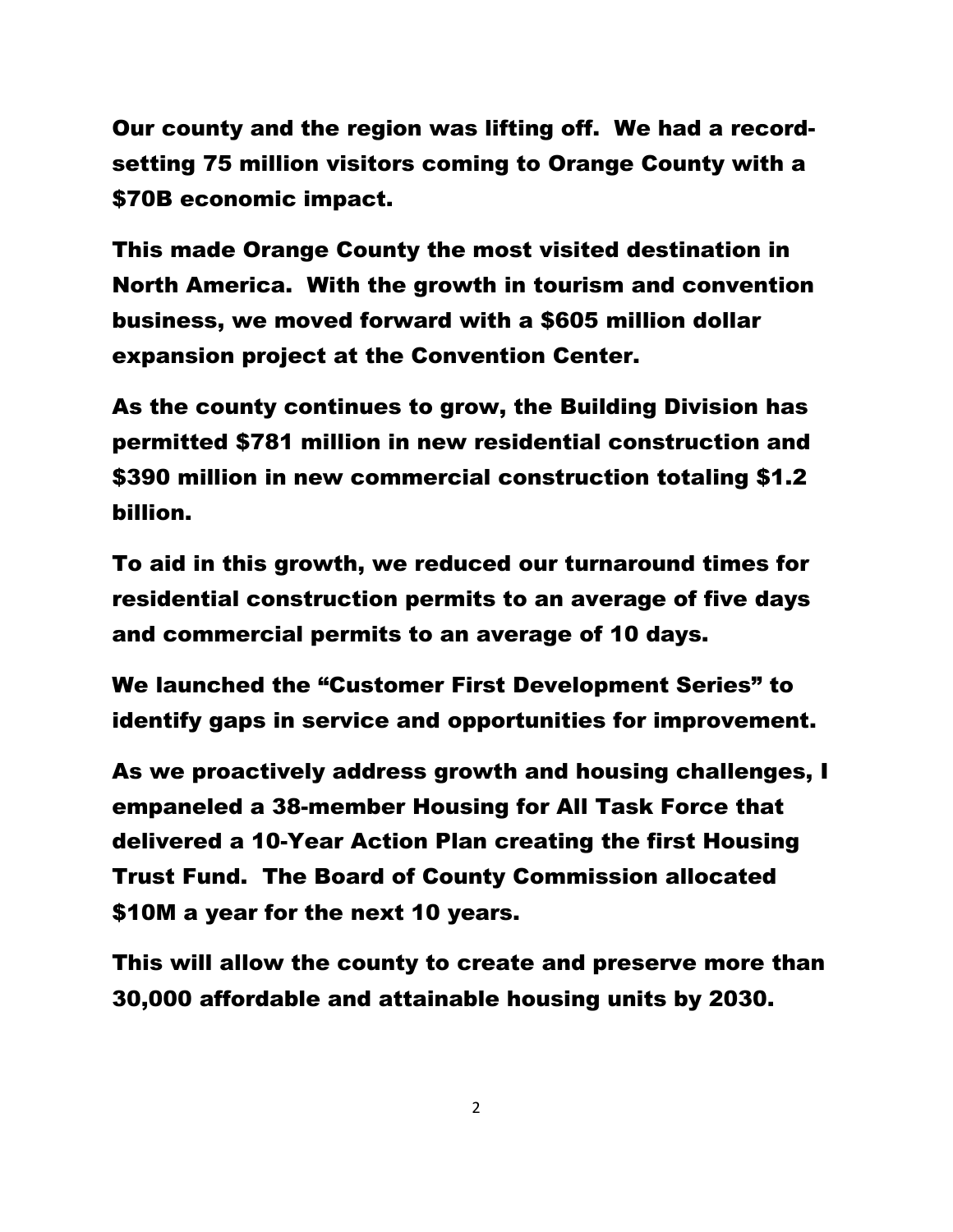In an effort to get us to that goal, Universal Orlando made a commitment to DEVELOP 23 acres of land for workforce housing that would be located near a multi-modal transit center in the International Drive corridor. This is a great indication of the potential for future public/private partnerships to develop workforce housing.

In addition, we worked with community partners to break ground on Emerald Villas Phase II last year, which is a \$19M housing development for low and very low-income seniors. We are proud to give you the first look at "The Preserve" at Emerald Villas that will come online in July.

As housing and transportation challenges are inextricably tied together, I launched the Transportation Sales Tax Initiative last year.

The goal of the initiative was to develop a funding plan to address the present and long-term needs of our failing roads, reduce traffic congestion, improve pedestrian and bicycle safety infrastructure, and build a mass transportation system. The plan also included input from over 200 community meetings, feedback from our municipalities, and we received nearly 11,000 resident surveys submitted to the county.

Looking to future innovative transportation solutions, we shared in Virgin Trains' Groundbreaking of a privately funded infrastructure project that would expand its passenger rail service from South Florida to the Orlando International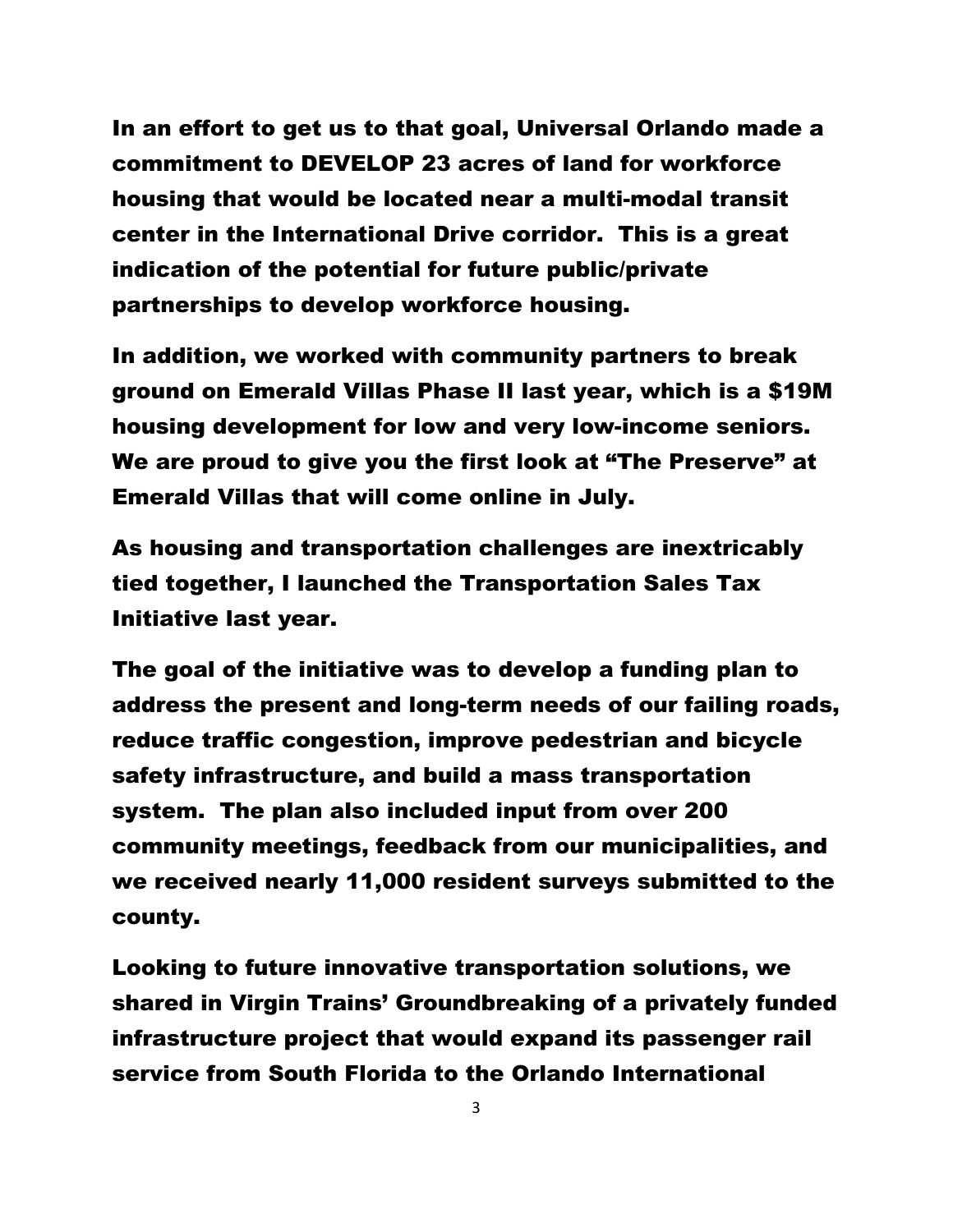Airport. We are excited for its potential to also connect Orlando to Tampa.

We remain committed to building and attracting new business headquarters to Orange County. To that end, we celebrated the grand opening of IAAPA, the International Association of Amusement Parks and Attractions \$14 million, 22,000-square-foot international headquarters.

As our economy thrived, we also celebrated our vibrant community and the diversity, inclusion and collaboration that makes us who we are.

From the Dragon Parade, to Fusion Fest, to Black History Month to Hispanic Heritage Month, we recognize the contributions and the rich culture of our community.

Another milestone for our community was the creation of the first Orange County Dr. Martin Luther King, Jr., Initiative. It is a diverse board of 31 community members commemorating Dr. King's legacy of non-violence while promoting unity, diversity and connectivity in unincorporated areas of Orange County.

As we strengthen our social bonds, we continue to bolster our financial position. Orange County's fiscal health remains strong as evidenced by a \$4.8 billion dollar budget, healthy reserves and excellent AAA bond ratings.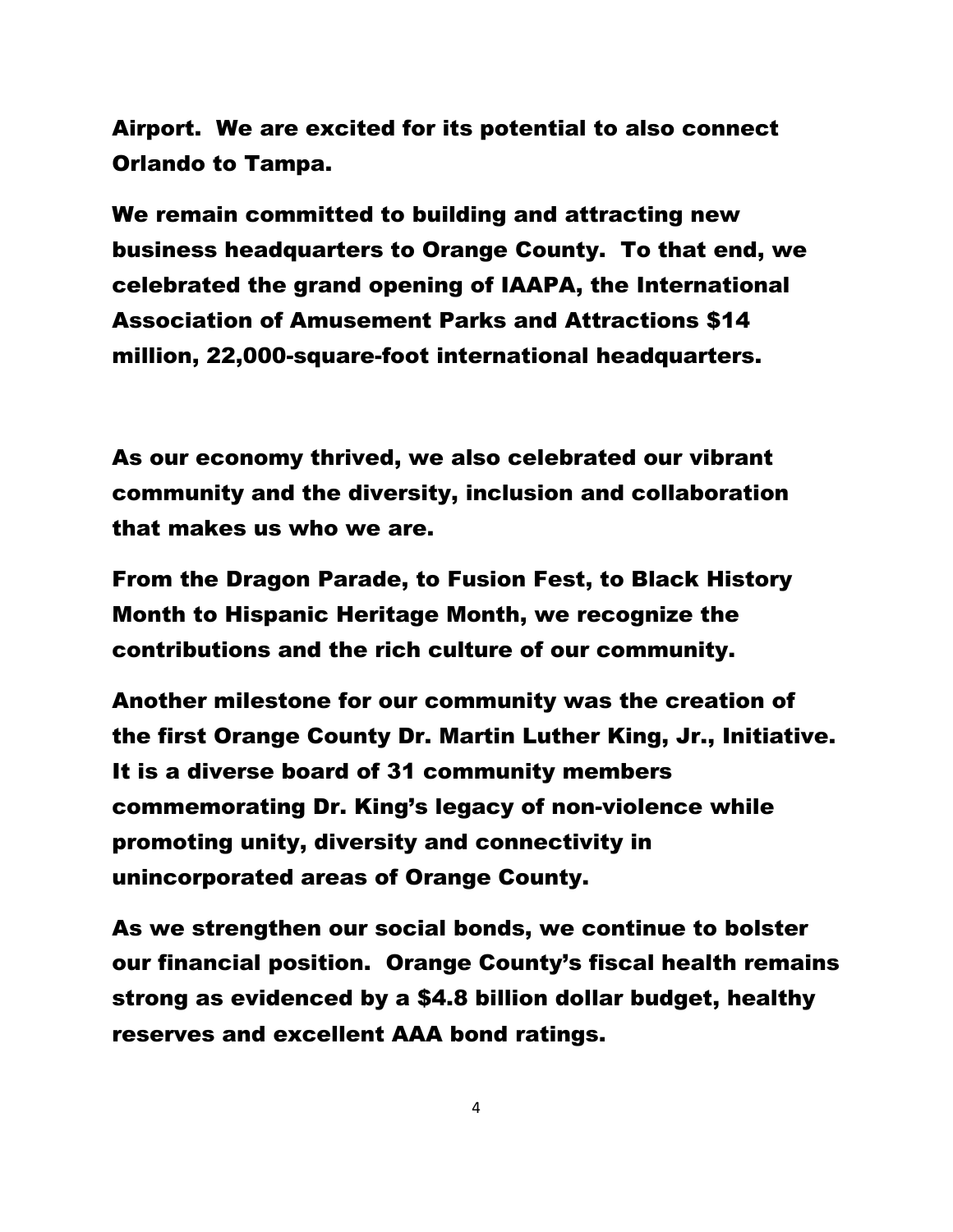Property taxes, our largest source of revenue, brought in \$636 million dollars, which is 10% higher than the prior year.

In 2019, we collected \$197 million in sales tax and \$284 million in tourist development tax.

We ended 2019 in a full orbit, heading to a destination not seen before. We would not have this progress without the vision and support of our Orange County Board of County Commissioners. They are all passionate and committed to the constituents we serve.

I would like to acknowledge a few of the initiatives championed by our commissioners.

In District 1, Commissioner Betsy VanderLey has been working with the Boys & Girls Club organization and the community to build a new facility on the county's property in East Winter Garden.

This new building will enable the Boys and Girls club to offer services to older teens that they are currently unable to serve due to space Constraints. With the advent of the new building, it will allow our existing community center to increase programming for our seniors.

In District 2, Commissioner Christine Moore endeavored to bring all segments of the Lockhart community together with the creation of a beautifully painted mural on Lake Lockhart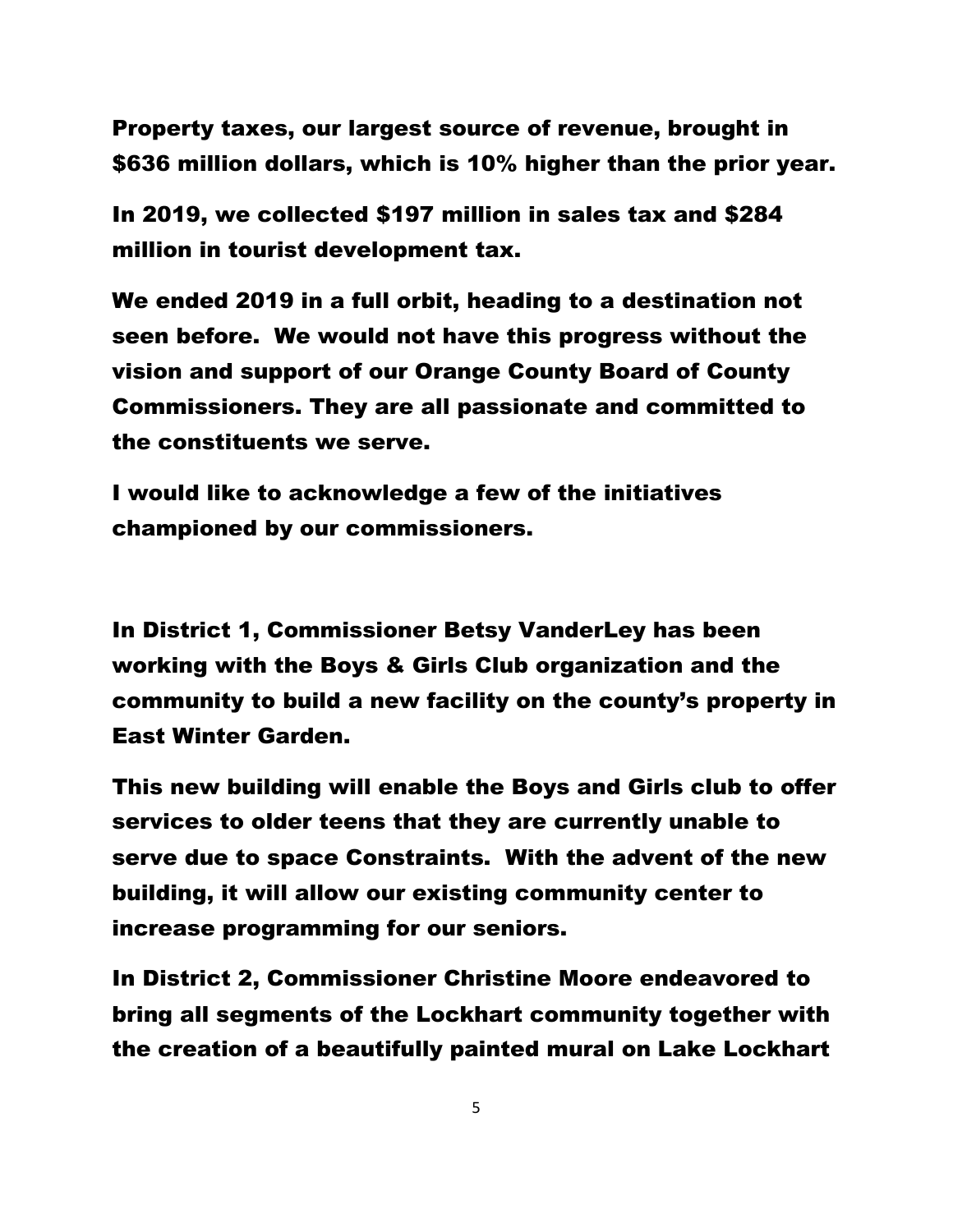Drive at Edgewater Drive. The mural created by artist and historian Lisa Mikler with Commissioner Moore's guidance features the early beginnings of Lockhart as a lumber community started by namesake David Lockhart.

The mural's multiple panels show the community's progression through the years despite floods, fire, and economic downturns. Lockhart persevered to become an area, which is home to Hardworking and Caring residents and business owners.

In District 3, Commissioner Mayra Uribe recognized the tremendous need of school supplies for the second half of the school year. Keeping that in mind, Commissioner Uribe organized District 3's first "Mid-year Repack your Back Pack" school supply giveaway. This program was to alleviate the stress and related cost for families in her district. In order to keep kids motivated, Commissioner Uribe provided free haircuts, backpacks, and all the supplies needed to finish the school year strong!

In District 4, Commissioner MARIBEL Gomez Cordero worked alongside the Orange County Fire Department and the County Real Estate Division to acquire property for FIRE Station 87 from the Orange County School Board.

The 1.3-acre parcel located at Avalon Park and Crown Hill boulevards offers an optimum site for fire service delivery for surrounding communities.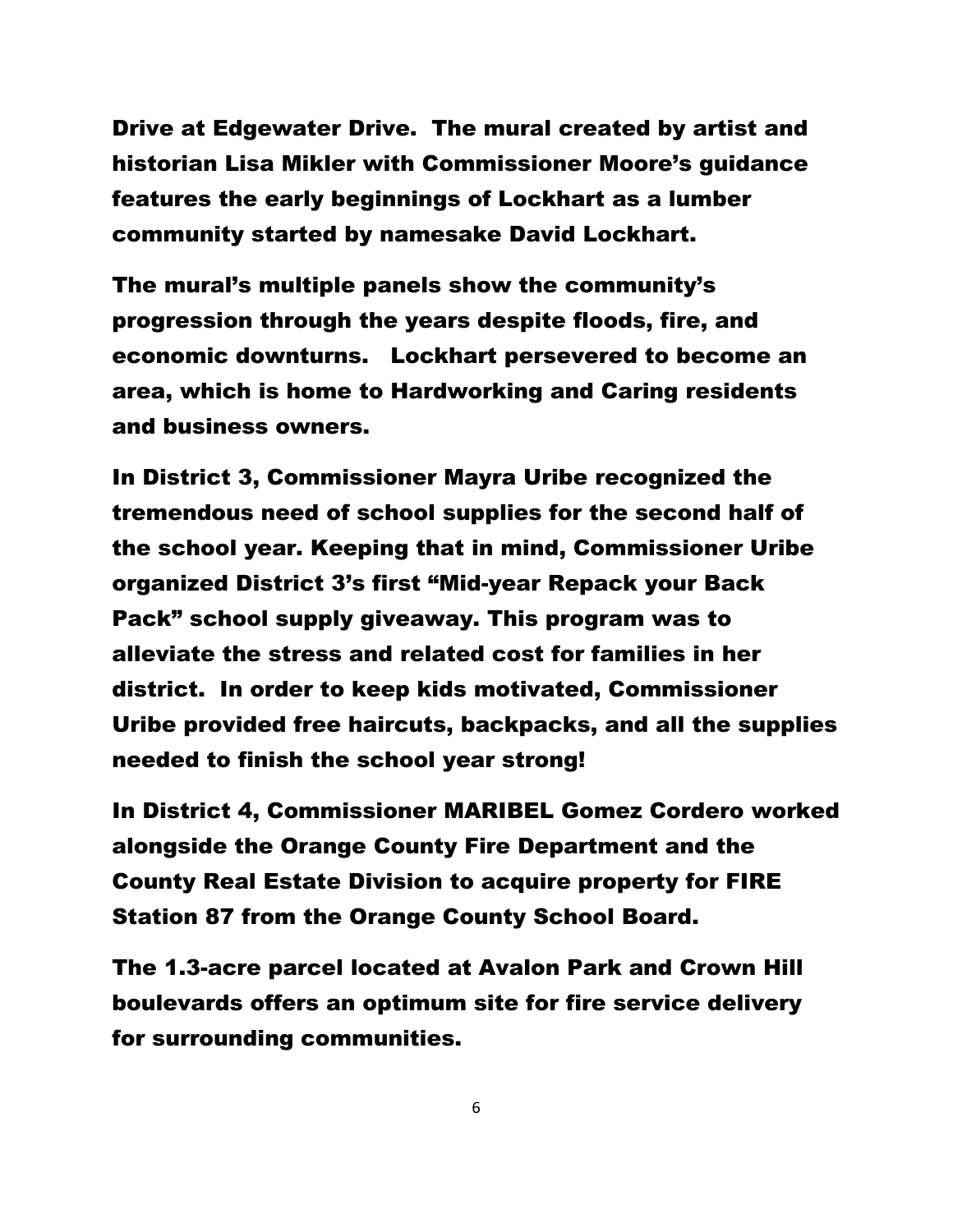In District 5, Commissioner Emily Bonilla, her office staff, ALONG WITH COUNTY STAFF WERE selected to participate in the National Association of Counties Housing and Health Cohort.

The Cohort seeks to support counties in their exploration, learning, and action in understanding the impact of housing quality, stability, affordability, and neighborhoods on county health outcomes.

In this Cohort, our Orange County team with Commissioner Bonilla as their team captain has created an Action Plan to incorporate healthy outcomes in our housing initiatives.

In District 6, Commissioner Victoria Siplin has been committed to improving public safety in her district. She worked with FDOT since 2015 to install high-intensity flashing signals at three (3) mid-block crosswalks from North Holden Avenue to 36<sup>th</sup> Street to improve pedestrian safety in the area. The beacons are in place and will soon be operational.

In addition, the 3-Way stop signs were installed at North Hastings Street and Sarazen Drive to improve traffic flow within the Robinswood community.

As you have heard, our commissioners have been busy. Thank you Commissioners for the work you are doing.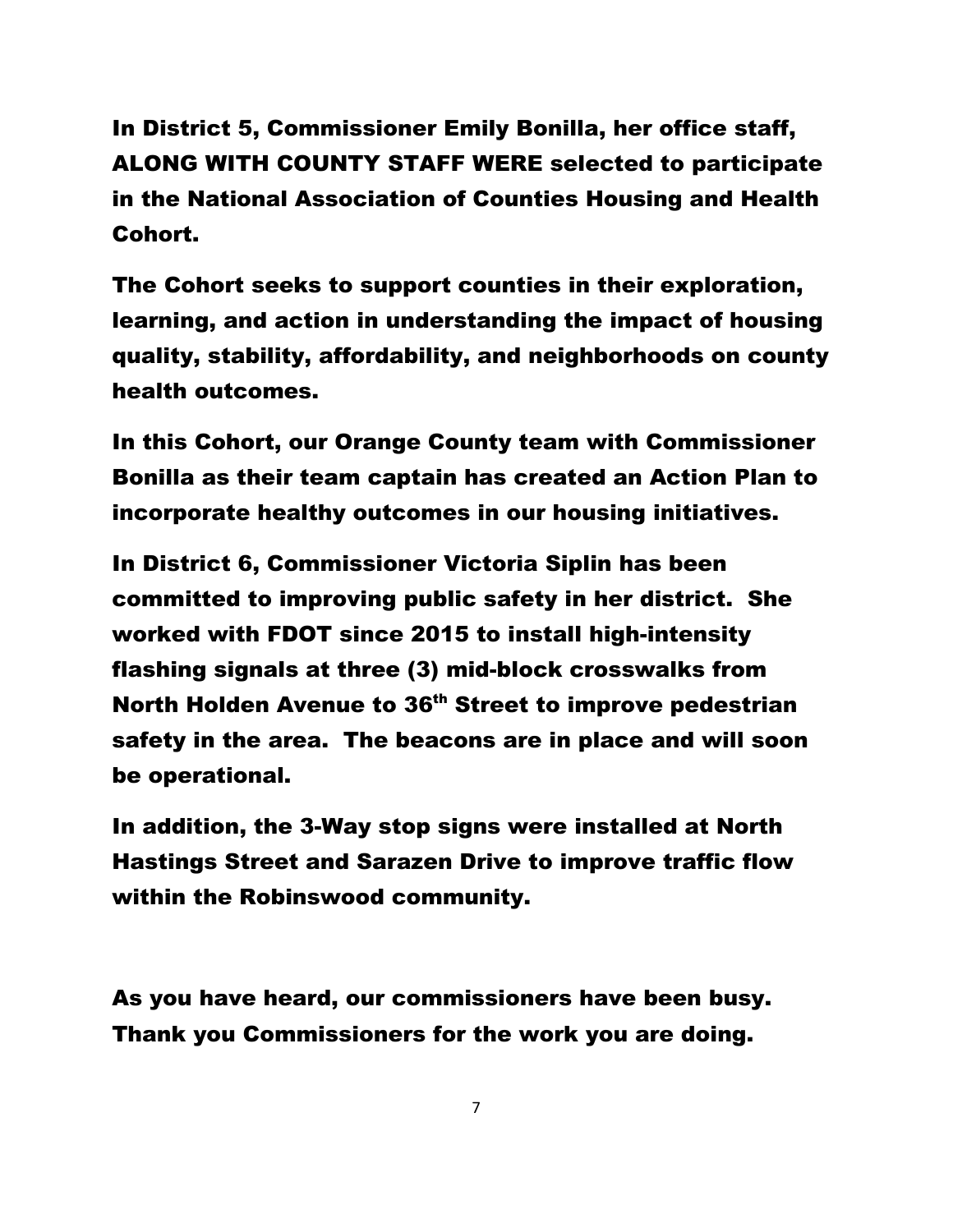As we rocketed into 2020, little did we know that an insidious virus was on the horizon and the entire world would pay attention.

The nation began hearing a word that would become part of our permanent vocabulary – coronavirus.

This global pandemic has claimed over 100 thousand lives in the United States and affected more than 2 million people and its presence continues to be felt locally.

-<video of news segments mentioning coronavirus>-

This immediately received my attention and as time passed the projections on the spread of the virus and its lethality grew worse.

Drastic measures were needed to reverse the surge of the virus on our community. As Mayor and as the County Charter designated lead emergency manager during a crisis, I declared a countywide State of Emergency and enacted executive orders to include a Stay At Home Order to prevent and slow the spread of the virus.

The pandemic resulted in 10s of thousands of Orange County residents being laid off with unemployment spiking at 16.5%. Our theme parks closed their doors for the longest period in their history. Our professional sports teams cancelled their games, hotels shut down across the region, and 30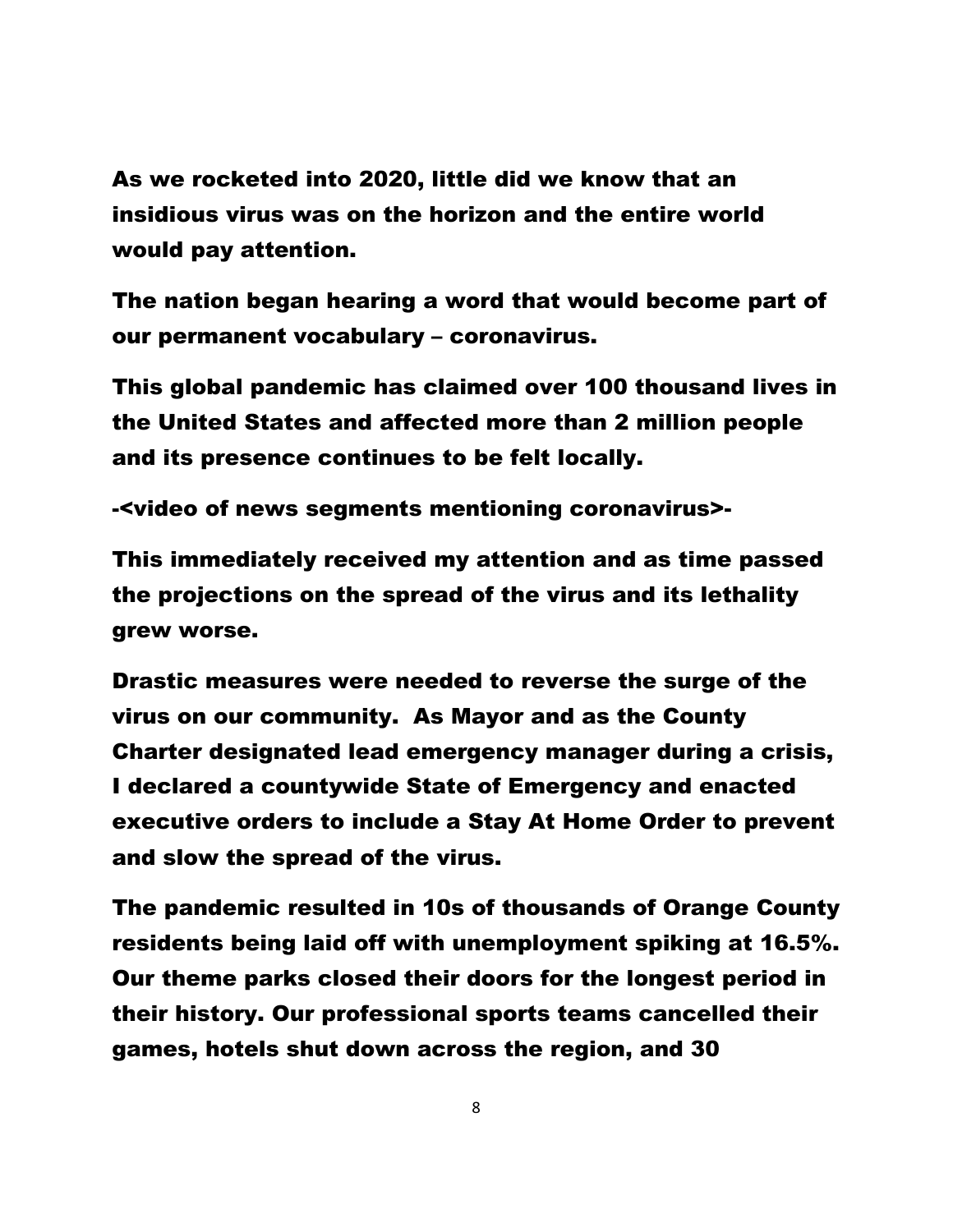conventions cancelled at the Orange County Convention Center.

The economic impact from this loss of revenue is projected to be billions of dollars.

Since March, we have seen a continual decline in the collections of tourist development taxes to historic a low of a nearly 97% reduction year-over-year for the month of April 2020. However, we believe both sales tax and tourist development tax revenues will rebound as businesses reopen and the economy recovers in the coming months.

With thousands relocating to Central Florida weekly and millions visiting our excellent destinations, I firmly believe that the transportation sales tax was the best solution to address our current and future transportation challenges. Unfortunately, given the downturn in our economy caused by the COVID-19 pandemic, it was necessary to suspend efforts to advance the ballot initiative planned for the November 2020 elections. We will explore options for the future.

In the immortal words spoken during the Apollo 13 mission to the moon: "Houston, we have a problem"; Orange County encountered a global problem with the COVID-19 pandemic. Our high-octane jet engines decelerated due to an economic slowdown shared around the world. We are in temporary propulsion with turbulence ahead.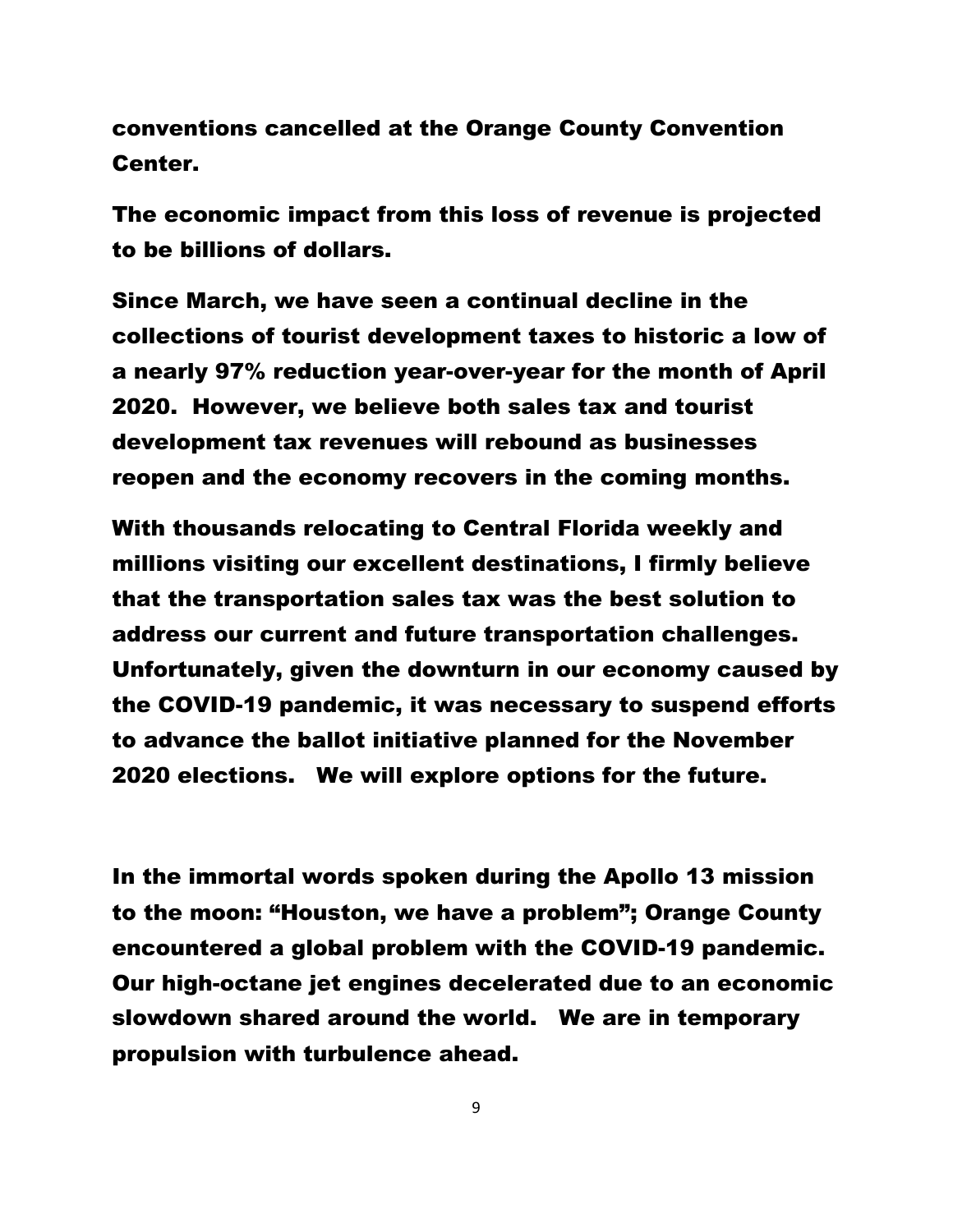The coronavirus pandemic fueled uncertainty and our mission as County leaders was to mitigate this temporary disruption and keep our engines firing.

With my four decades of experience in crisis management and having a team of seasoned county officials, we are perfectly positioned to address the COVID-19 crisis head on.

The Emergency Operations Center was activated on March 13<sup>th</sup> to coordinate a countywide response to the coronavirus pandemic.

As COVID began to spread, calls were made not only to our health care and public safety leaders---but weekly virtual conference calls were held between the leaders of Central Florida counties to come up with a unified response to protect ALL residents.

I am grateful for the collaboration between Orange, Seminole, Osceola, and Lake County leaders whose forward thinking crossed county lines so that we could have a regional response.

We also had virtual meetings with the Large Urban Florida counties to discuss coordinated efforts and best practices to combat the virus.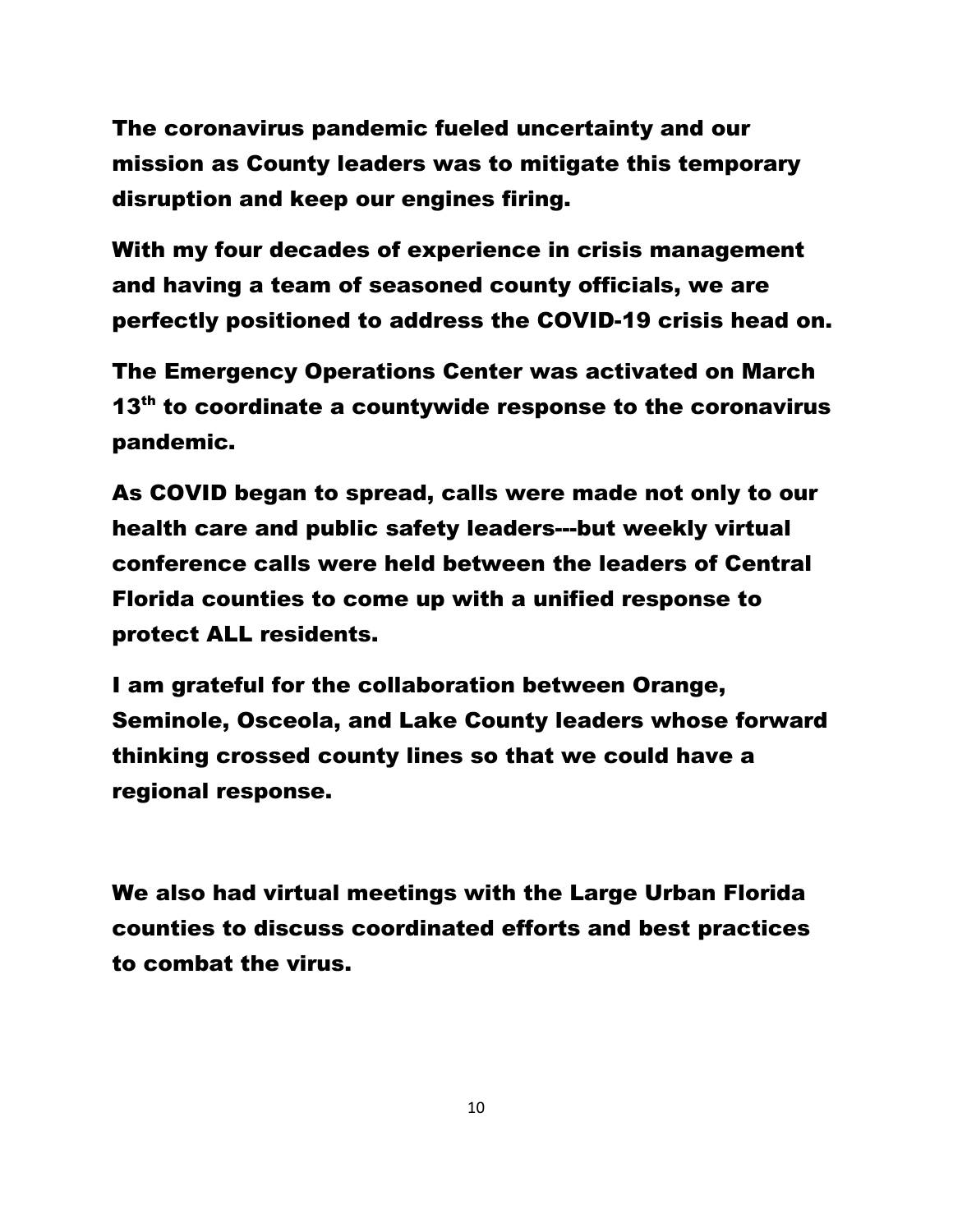We faced the unavoidable, while hundreds of Orange County businesses and restaurants shut down or provided limited service.

Through it all, Orange County Government went into overdrive, to help our residents who lost their jobs.

As more families found themselves out of work, Orange County was the first to offer Crisis Assistance to residents to bridge the gap until state or federal assistance was available.

We did not stop there. Orange County was among the first counties in Florida to receive \$243 million dollars from the federal "Coronavirus Aid, Relief and Economic Security Act" or CARES Act.

We allocated \$142 million of this funding to provide much needed assistance to individuals, families and businesses hit hard by the pandemic.

We are distributing \$10,000 grants to 6500 eligible small businesses and plan on assisting 30,000 eligible households with \$1000 to help with rent, mortgage, utility and medical expenses.

To smooth out our bumpy economic ride, Orange County reengaged our engines to propel our county out of the crisis.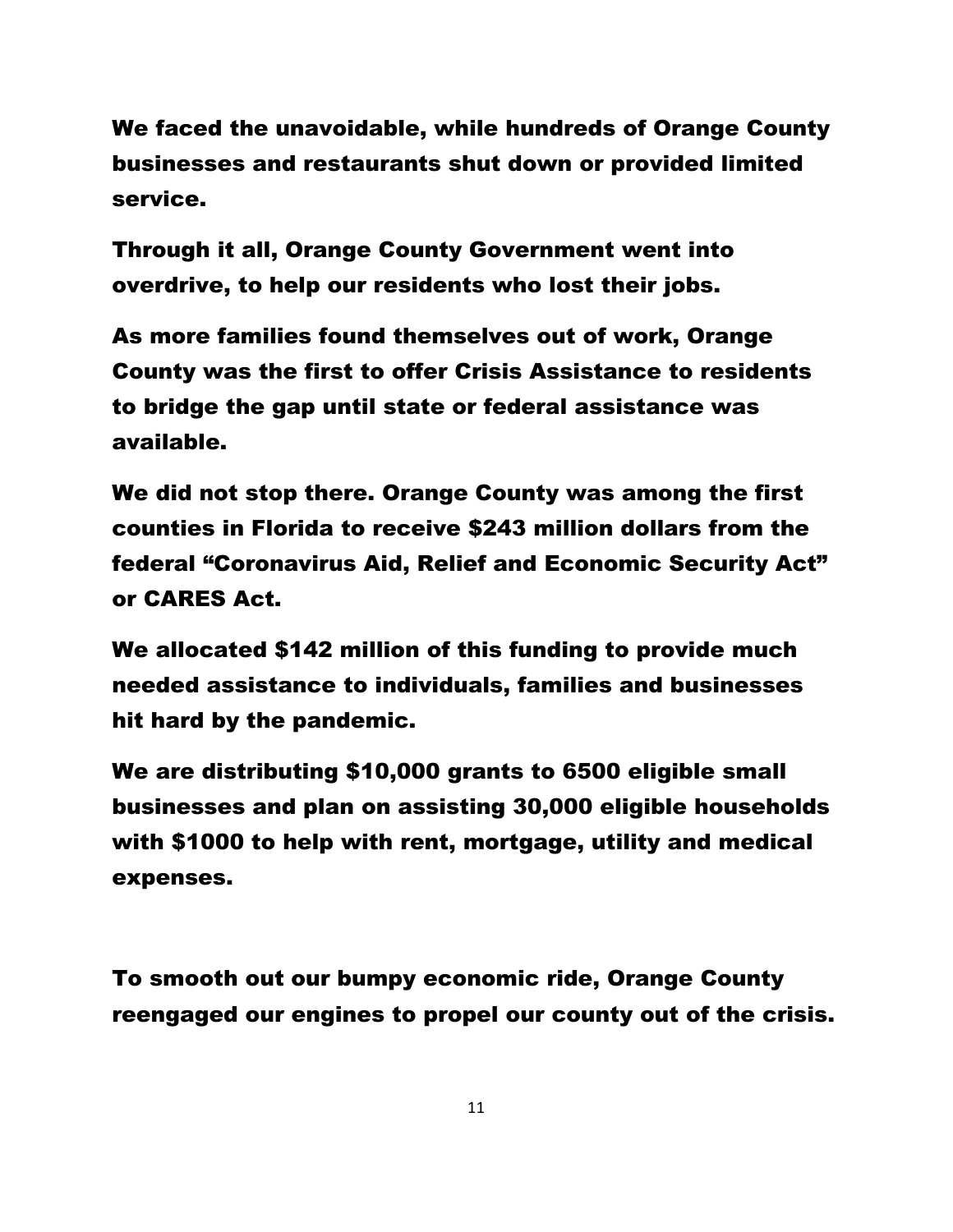The CARES Act funds allowed us to be one of the first counties in Florida to distribute free Personal Protective Equipment to help stop the spread of COVID.

Orange County has handed out more than 5.5 million masks and 1.1 million bottles of hand sanitizers free.

So far, we have helped 30,000 small businesses, social service groups like Second Harvest Food Bank and faithbased organizations.

(break)

Teamwork and partnerships are essential in facing the economic turbulence and uncertainty ahead for our community.

We formed the Orange County Economic Recovery Task Force to help us sharpen our focus as we planned to reopen businesses.

Fifty of the best and brightest minds in our community began meeting almost daily to come up with guidelines and a plan to reopen our county that was both sensible and safe.

Many of our Task Force members are experienced leaders.

We also had local small business owners to balance the conversation about the needs of the community.

The work of the Task Force was astonishing.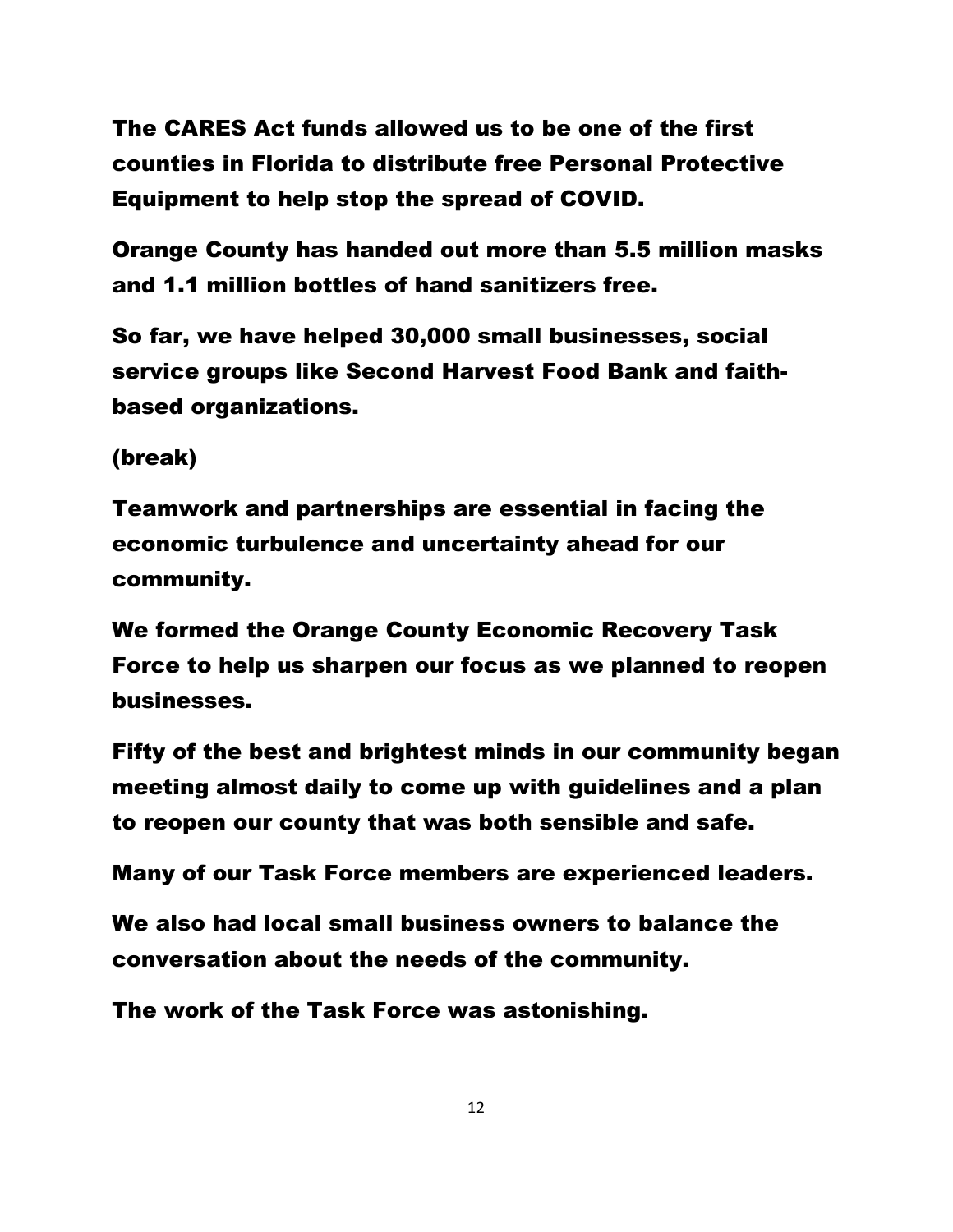- They created seven guidelines for businesses to follow as they reopened.
- Members came up with an online Consumer Confidence Survey to gauge the emotional readiness of our community for reopening. Over 15,000 people responded to the survey.
- · They heard from the Orange County Convention Center on their plan to safeguard clients, attendees and employees.
	- Task Force members also reviewed the re-opening plans for Universal Orlando, Walt Disney World and SeaWorld and 15 smaller amusement attractions.

Perhaps the biggest achievement of the Task Force was the key role they played in the statewide reopening of barbershops, hair salons and nail salons.

With input from the Task Force, I sent a letter to Governor DeSantis pushing for the reopening of personal care businesses.

The Governor listened and flew to Orlando for an in-person meeting. He heard directly from Task Force members about the hardships they faced under the constraints of a pandemic.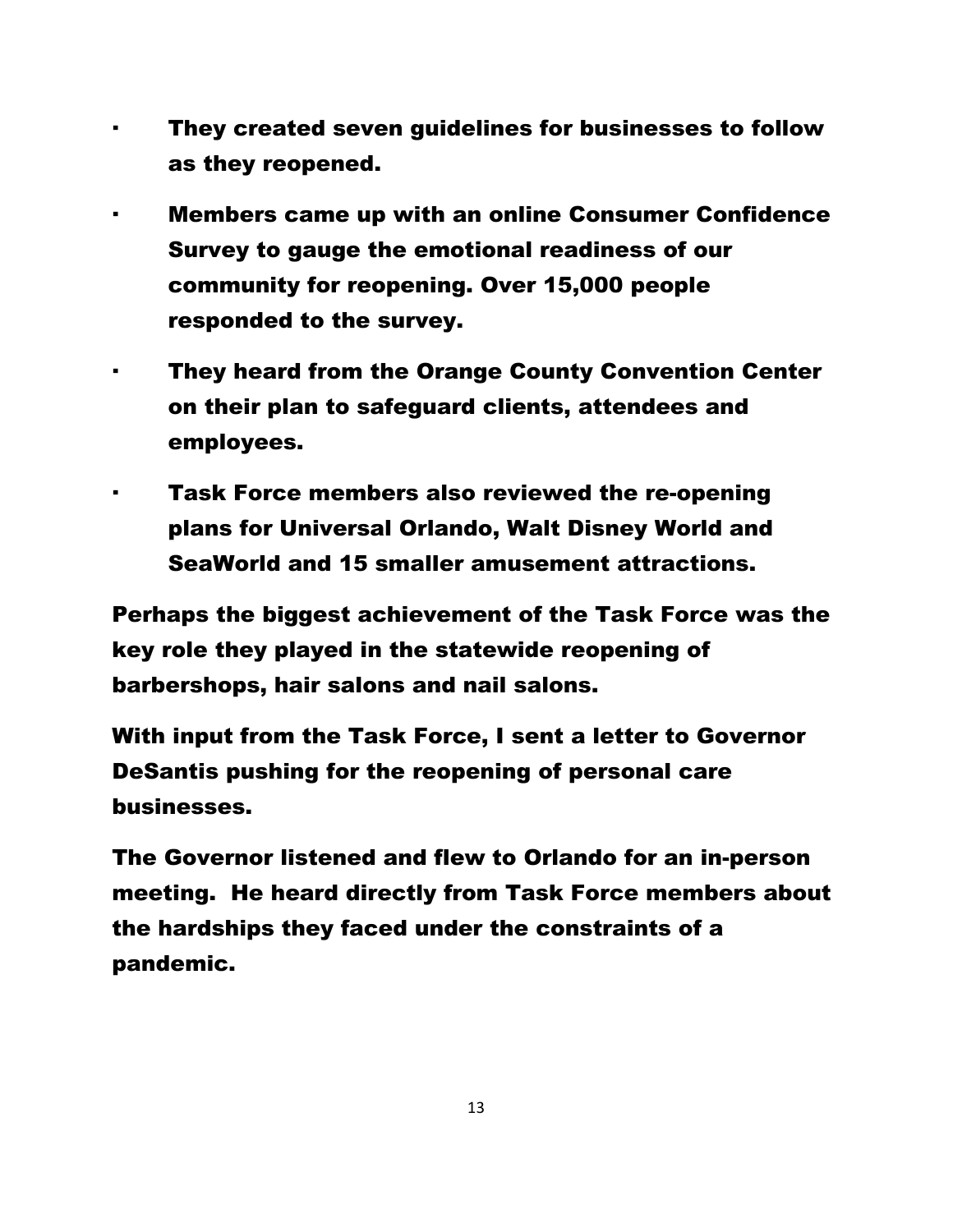Shortly afterwards, the Governor lifted the ban on personal care businesses. This was a direct result of the hard work done by Orange County's Economic Recovery. Well done!

Today we are launching a regional public relations campaign, embraced by Central Florida Counties, to provide a clear, consistent message for our community as we unite for safety. Visit Orlando and the Orlando Economic Partnership will spearhead campaign efforts.

As part of the process, we consulted with an advisory team of over 100 local media, business, healthcare and county leaders. The campaign called "Safer, Stronger, Together" will be a call to action for each resident and business to do their part in making our community safer from COVID-19.

Campaign messages and resources will be in English, Spanish and Creole to reflect the diversity of the region. We are launching a new website – [DoYourPartCFL.com](http://www.doyourpartorl.com/) to include public service announcements AND OTHER CAMPAIGN MATERIALS.

Thanks goes to our local media who donated advertising space to share this message on channels throughout Central Florida. I would like to share a few examples of what you will begin to see in local media ads.

Thank you Clear Channel for supporting the campaign through donated billboard space.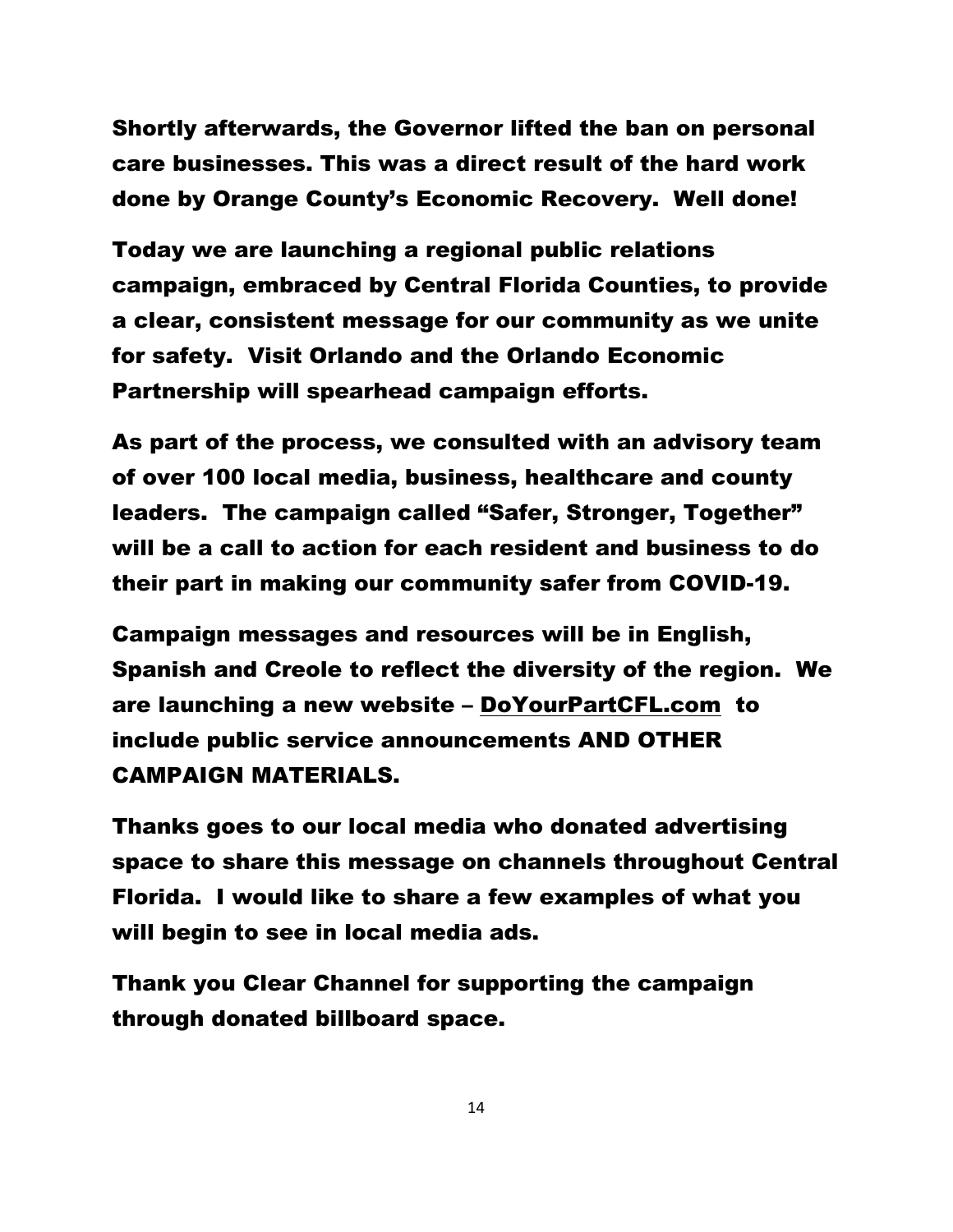Thank you to WFTV for producing a 30-second PSA at no cost to the public. Let us look!

[PSA video plays]

Again, thank you to these community partners for your support.

We have been able to hold hundreds of virtual meetings, dozens of news conferences and town halls because of the efforts of an award winning staff at Orange TV.

Within the past few months, Orange TV has played an instrumental role in televising numerous commission meetings, TRANSPORTATION Initiative town halls, other governmental meetings, and COVID-19 related meetings on topics such as:

• "MLK Initiative and Candid Conversations on Police Reform" – This became necessary as America and our community grappled with demands for police reform.

Countless demonstrations have occurred that were born out of the outrage over recent bad police shootings throughout America. Much more dialogue is required to transform racial injustice into justice.

I know that Orange County and its residents are poised to be part of the solution as we endeavor to change discriminatory laws and practices. Stay tuned!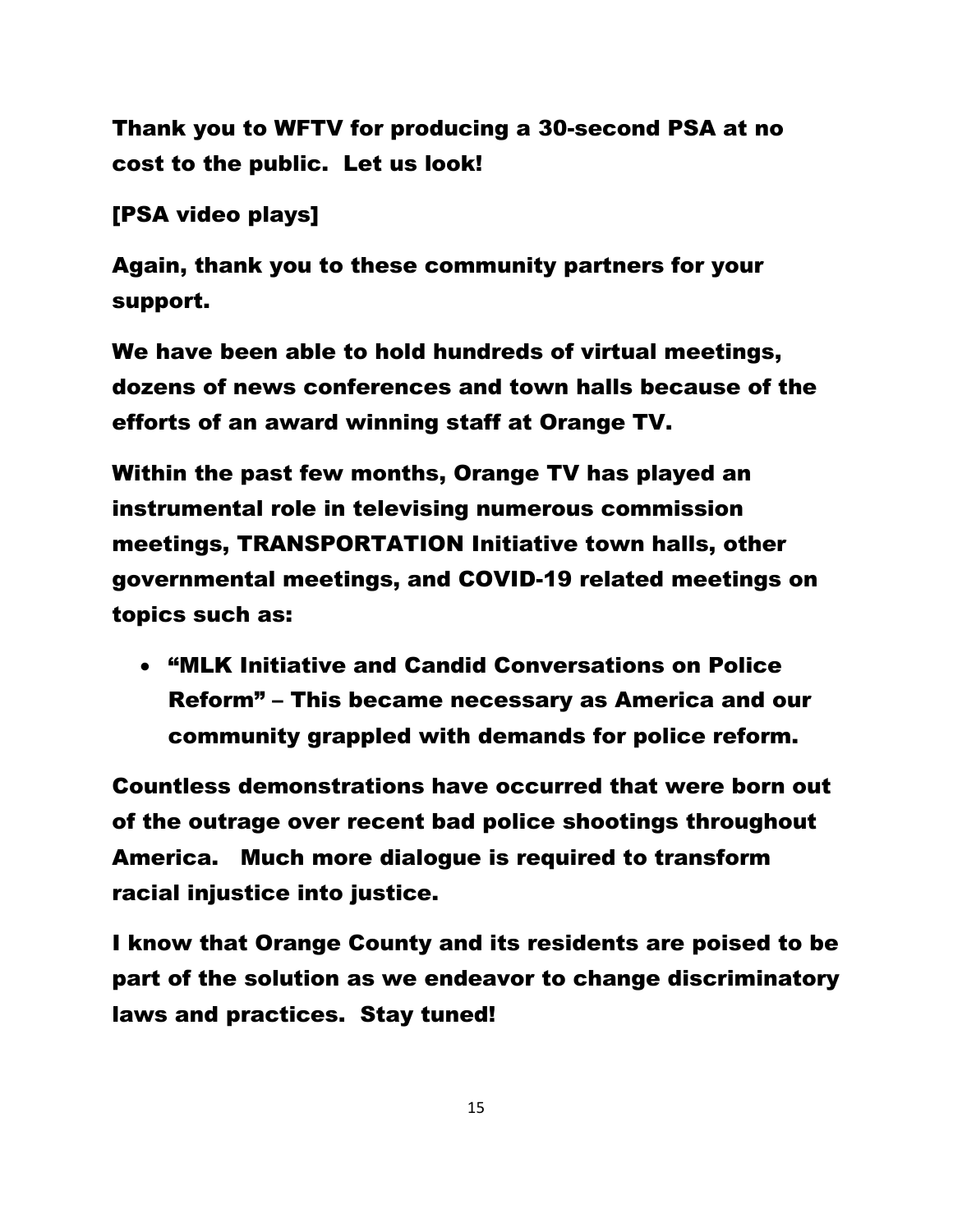While all of this was going on, Orange County Government employees continued to serve the citizens of Orange County through traditional service means and by teleworking.

Jane Watrel has a firsthand look at teamwork among our Orange County Government employees.

As you have just seen in that segment, our employees are passionate in helping to inform and protect our most vulnerable residents.

A shining example of teamwork.

We reignited our rocket boosters in May and engaged our target locator.

Although these past four months have been a time of great challenge, as Despina McLaughlin reviewed with us, we are fortunate to live in a resilient community.

The COVID-19 virus continues to live among us and we are learning how to cope and live with it.

Testing of our residents remains a priority as Orange County Health Services works closely with the Florida Department of Health in Orange County and our hospitals to increase access to testing for our residents.

As our economy rebounds, I know that our tourism and business industries will recover. We have already seen 32 of the conventions and shows reschedule meetings at the Orange County Convention Center.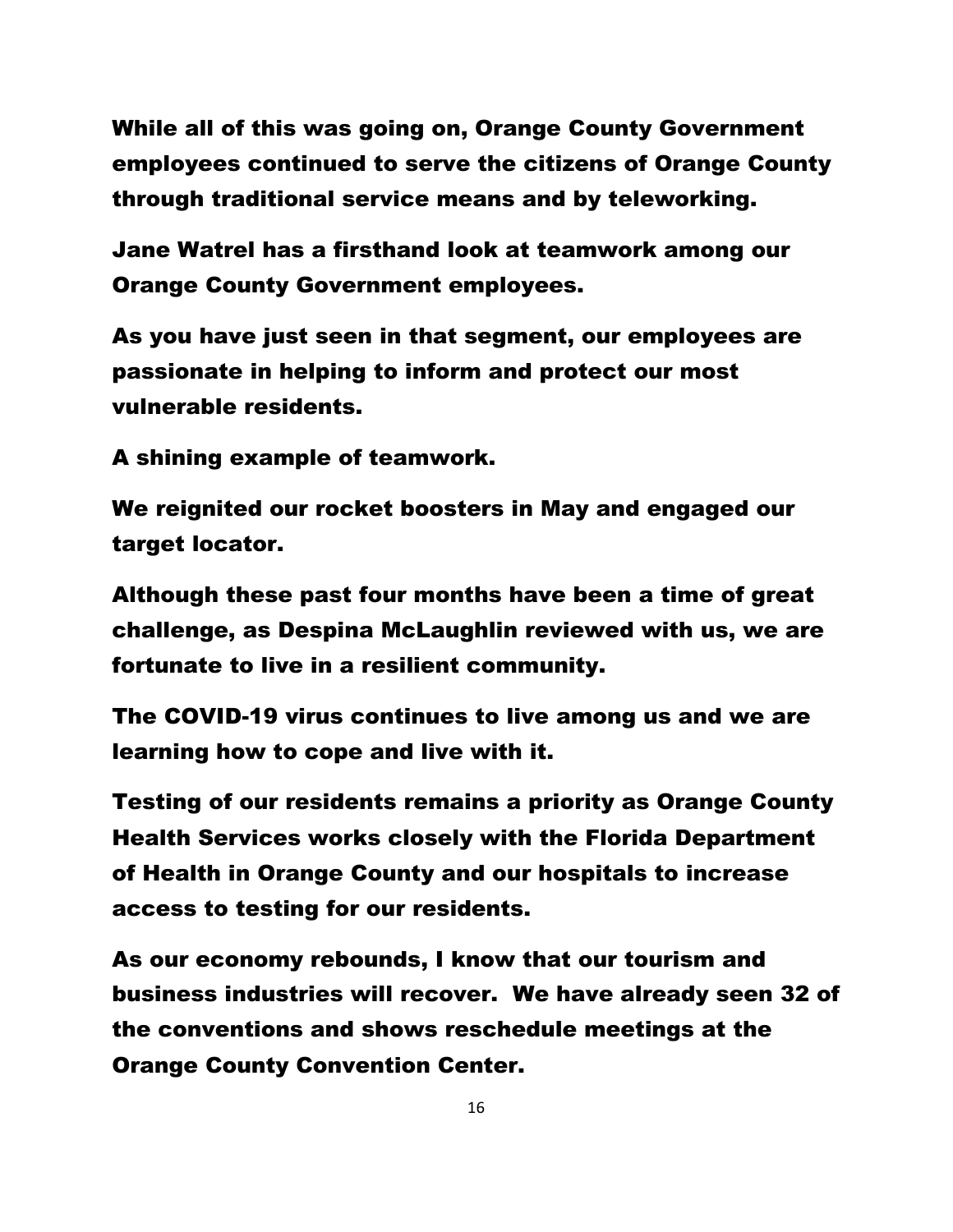WE are excited that Walt Disney World's ESPN Wide World of Sports will host the NBA as they resume their games and Major League Soccer as they gear up for competition.

Now that we have reignited our engines to propel us back into orbit for destination EPCOT, I want you to know that Orange County is thriving and together our future is bright!

We will not allow a pandemic to knock us off course forever.

Instead, we are destined for greatness!

We have 175 years of history to prove that:

We are a community that makes sacrifices for the well-being of our residents

We are a community that embraces collaboration across the region

We are a community that cares for one another

We are a community that lifts up our local businesses

We are a community that recognizes our frontline workers and first responders

We are a community that applauds our healthcare professionals

We are a community that stands against racism and bigotry

Finally, we are a community that stands up to a challenge and comes back safer- stronger – together